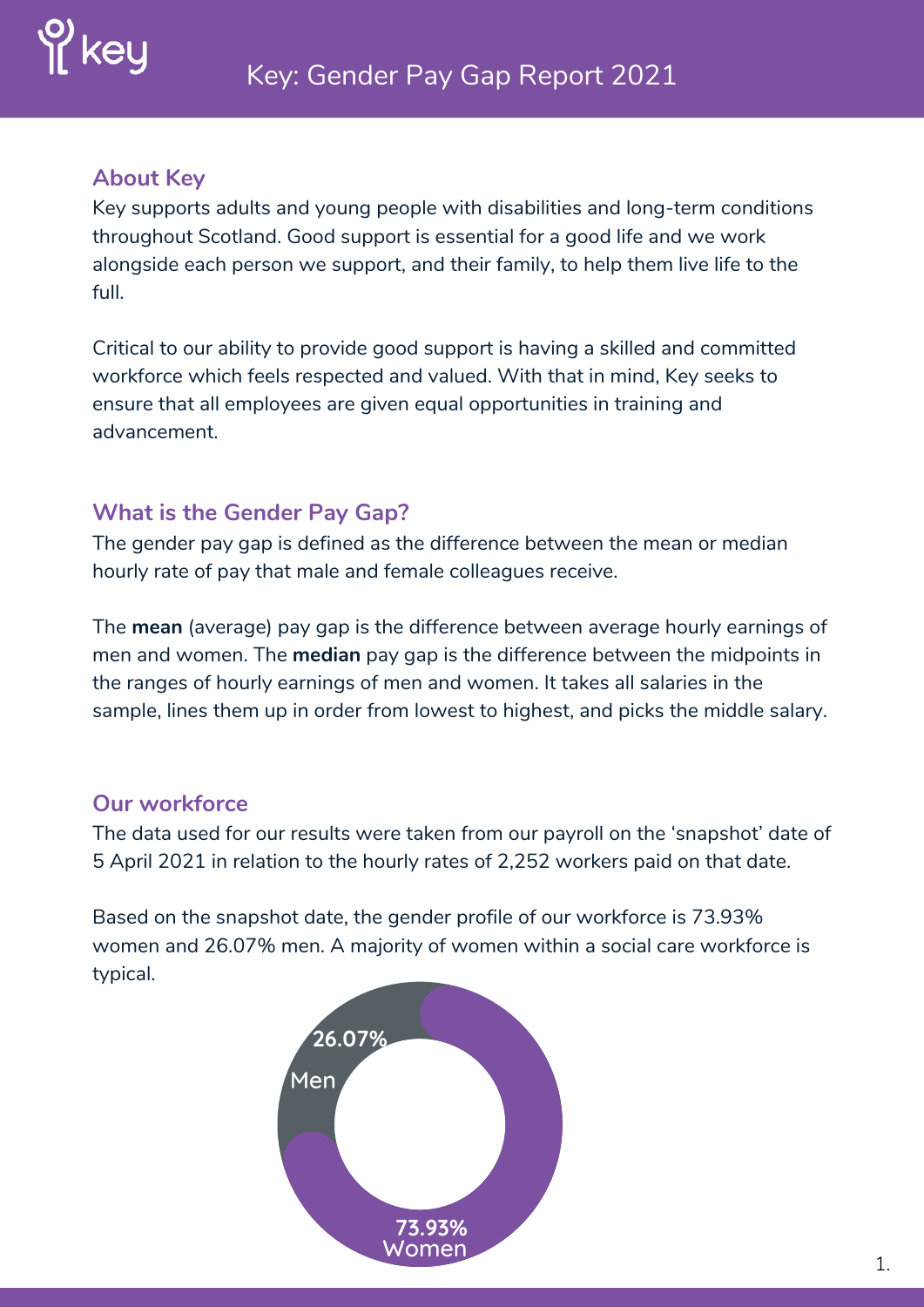### **Headline gender pay gap figures**

In Key, our mean gender pay gap is 3.58%. Our median pay gap is 0%.

3.58% 0%

|                     | Mean Gender Pay Gap   | 3.58%                 |  |
|---------------------|-----------------------|-----------------------|--|
|                     | Median Gender Pay Gap | 0%                    |  |
| Mean Gender Pay Gap |                       | Median Gender Pay Gap |  |
|                     |                       |                       |  |

To provide some context, the mean gender pay gap across the UK is 15.4 % (Office of National Statistics Annual Survey of Hours and Earnings: 2021) so Key's gap is significantly smaller but why do we have a gap at all? The following statistic may provide some indication.

#### **Proportion of men and women in each pay quartile**

If we list our workforce from lowest to highest hourly rate of pay and divide them into four sections or quartiles with the same number of workers in each, we see the following proportion of men and women in each.

| Quartile       | Female | <b>Male</b> |
|----------------|--------|-------------|
| 4 - highest    | 72.3%  | 27.7%       |
| $\overline{3}$ | 73.0%  | 27.0%       |
| $\overline{2}$ | 73.4%  | 26.6%       |
| 1 - lowest     | 77.1%  | 22.9%       |